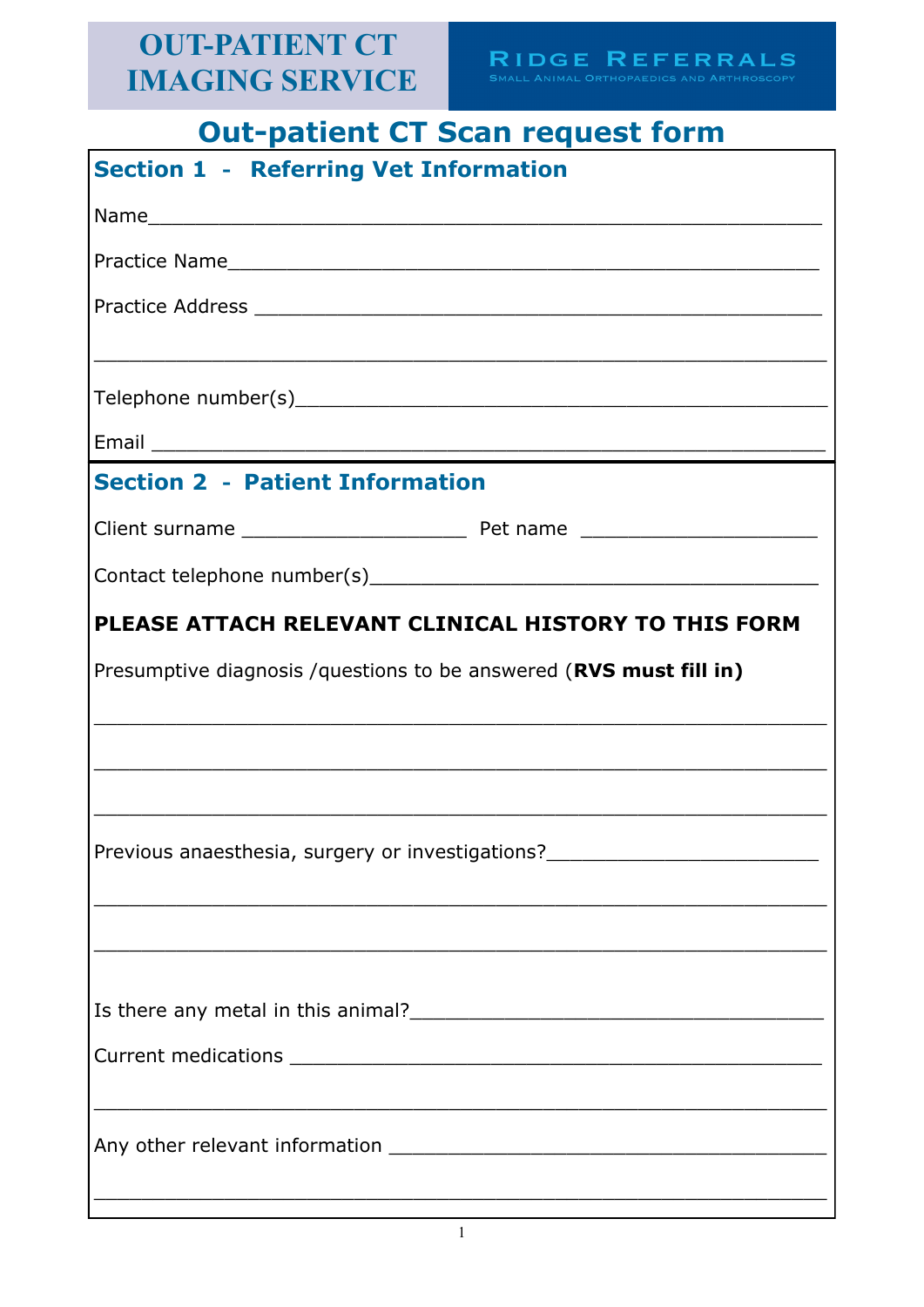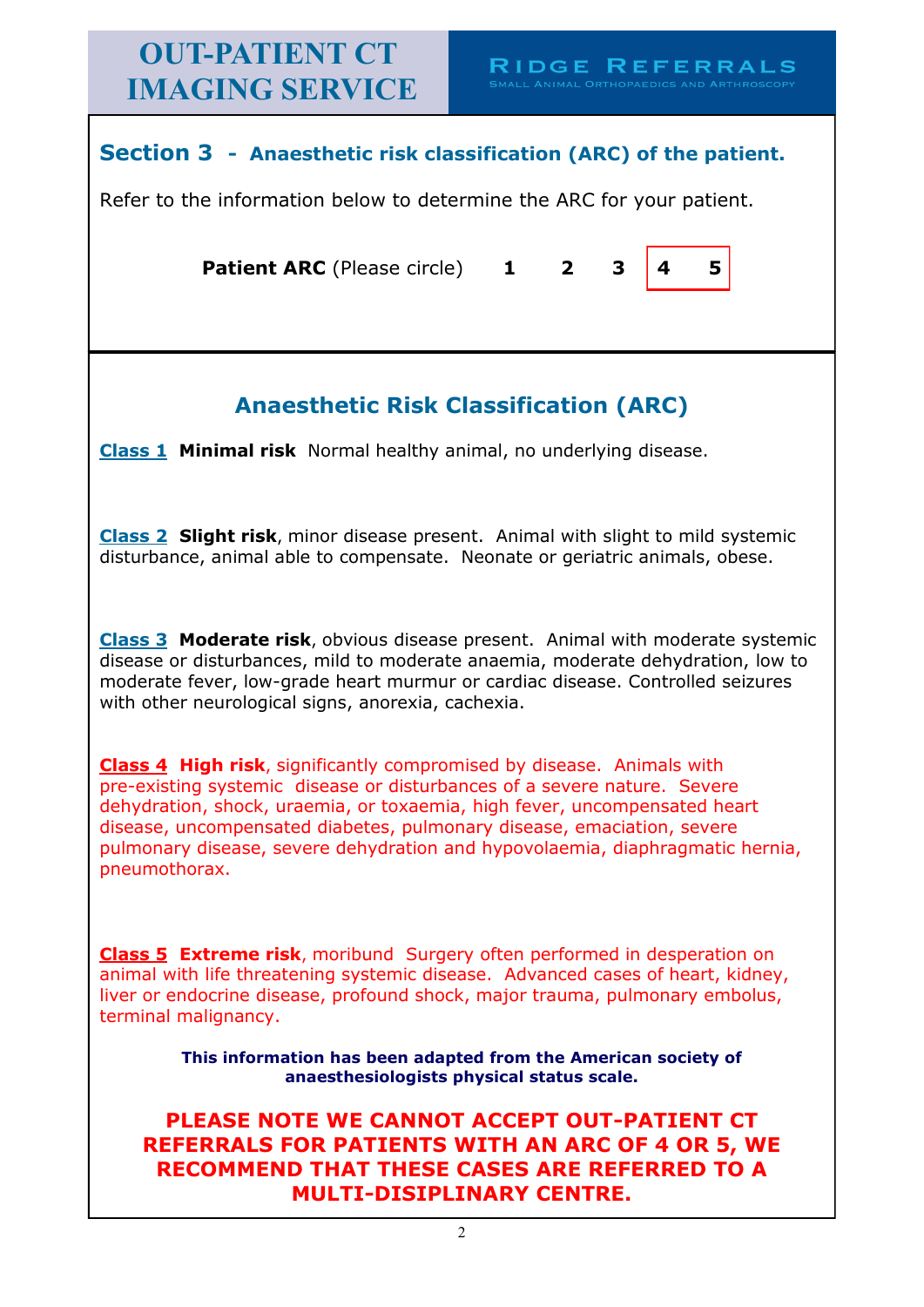# $\begin{array}{ll} \bf{R} \, \textrm{IDGE} \, \, \bf{R} \, \textrm{E} \, \textrm{F} \, \textrm{E} \, \textrm{R} \, \textrm{R} \, \textrm{A} \, \textrm{L} \, \textrm{S} \\ \scriptscriptstyle \textrm{\tiny{SMALL ANIMAL ORTHOPAEDICS AND ARTHROSCOPY}} \end{array}$

| <b>Section 4 - CT scan requirements</b><br>When filling in this section, please choose a CT scan(s) from the list below, it<br>is your responsibility to ensure that you are very clear about which areas of<br>the body you would like to be scanned.<br>All regions apart from orthopaedics may require a contrast study, see<br>section 5 for diagnostic tests that may be required prior to the CT<br>scan. Neurological conditions may get extra benefit from MRI rather<br>than CT, please call us first to discuss the case. |                                                                                                                                                                                                                                |  |  |  |
|-------------------------------------------------------------------------------------------------------------------------------------------------------------------------------------------------------------------------------------------------------------------------------------------------------------------------------------------------------------------------------------------------------------------------------------------------------------------------------------------------------------------------------------|--------------------------------------------------------------------------------------------------------------------------------------------------------------------------------------------------------------------------------|--|--|--|
|                                                                                                                                                                                                                                                                                                                                                                                                                                                                                                                                     |                                                                                                                                                                                                                                |  |  |  |
| <b>Head Region (please circle)</b><br>Skull<br>Mandible<br>Maxilla<br>Nose (including sinuses)<br>Other                                                                                                                                                                                                                                                                                                                                                                                                                             | Orbits<br>Temporomandibular joints<br>Tympanic bullae                                                                                                                                                                          |  |  |  |
| *CALL                                                                                                                                                                                                                                                                                                                                                                                                                                                                                                                               |                                                                                                                                                                                                                                |  |  |  |
| <b>Neuro</b> (please circle)<br><b>Brain</b><br>TO.<br>$C1$ to T2<br><b>DISCUSS*</b><br>T3 to tail base                                                                                                                                                                                                                                                                                                                                                                                                                             | <b>Neck region (please circle)</b><br>Cervical soft tissues                                                                                                                                                                    |  |  |  |
| <b>Brachial Plexus</b><br><b>Lumbar Plexus</b><br>Other the control of the control of the control of the control of the control of the control of the control of                                                                                                                                                                                                                                                                                                                                                                    | Other the contract of the contract of the contract of the contract of the contract of the contract of the contract of the contract of the contract of the contract of the contract of the contract of the contract of the cont |  |  |  |
| <b>Thorax (Whole thorax will be scanned)</b>                                                                                                                                                                                                                                                                                                                                                                                                                                                                                        |                                                                                                                                                                                                                                |  |  |  |
| Please state area/organ of particular interest:                                                                                                                                                                                                                                                                                                                                                                                                                                                                                     |                                                                                                                                                                                                                                |  |  |  |
|                                                                                                                                                                                                                                                                                                                                                                                                                                                                                                                                     |                                                                                                                                                                                                                                |  |  |  |
| Abdomen and pelvic region (Whole abdomen / pelvic region will be<br>scanned)<br>Please state area/organ of particular interest:                                                                                                                                                                                                                                                                                                                                                                                                     |                                                                                                                                                                                                                                |  |  |  |
|                                                                                                                                                                                                                                                                                                                                                                                                                                                                                                                                     |                                                                                                                                                                                                                                |  |  |  |
| <b>Orthopaedics (please circle)</b><br>*We routinely image both left & right joints as standard*<br>Shoulder joint<br>Alignment (specify exactly which<br>Shoulder joint plus full scapula                                                                                                                                                                                                                                                                                                                                          |                                                                                                                                                                                                                                |  |  |  |
| <b>Elbow Joint</b>                                                                                                                                                                                                                                                                                                                                                                                                                                                                                                                  |                                                                                                                                                                                                                                |  |  |  |
| Carpus/foot                                                                                                                                                                                                                                                                                                                                                                                                                                                                                                                         |                                                                                                                                                                                                                                |  |  |  |
| Stifle joint                                                                                                                                                                                                                                                                                                                                                                                                                                                                                                                        | Long bone (specify) $\frac{1}{2}$                                                                                                                                                                                              |  |  |  |
| Hip joint                                                                                                                                                                                                                                                                                                                                                                                                                                                                                                                           |                                                                                                                                                                                                                                |  |  |  |
| Tarsus/foot<br>Other                                                                                                                                                                                                                                                                                                                                                                                                                                                                                                                |                                                                                                                                                                                                                                |  |  |  |
| If you have a query about soft tissue involvement then a contrast will<br>be needed                                                                                                                                                                                                                                                                                                                                                                                                                                                 |                                                                                                                                                                                                                                |  |  |  |
| 3                                                                                                                                                                                                                                                                                                                                                                                                                                                                                                                                   |                                                                                                                                                                                                                                |  |  |  |
|                                                                                                                                                                                                                                                                                                                                                                                                                                                                                                                                     |                                                                                                                                                                                                                                |  |  |  |
|                                                                                                                                                                                                                                                                                                                                                                                                                                                                                                                                     |                                                                                                                                                                                                                                |  |  |  |